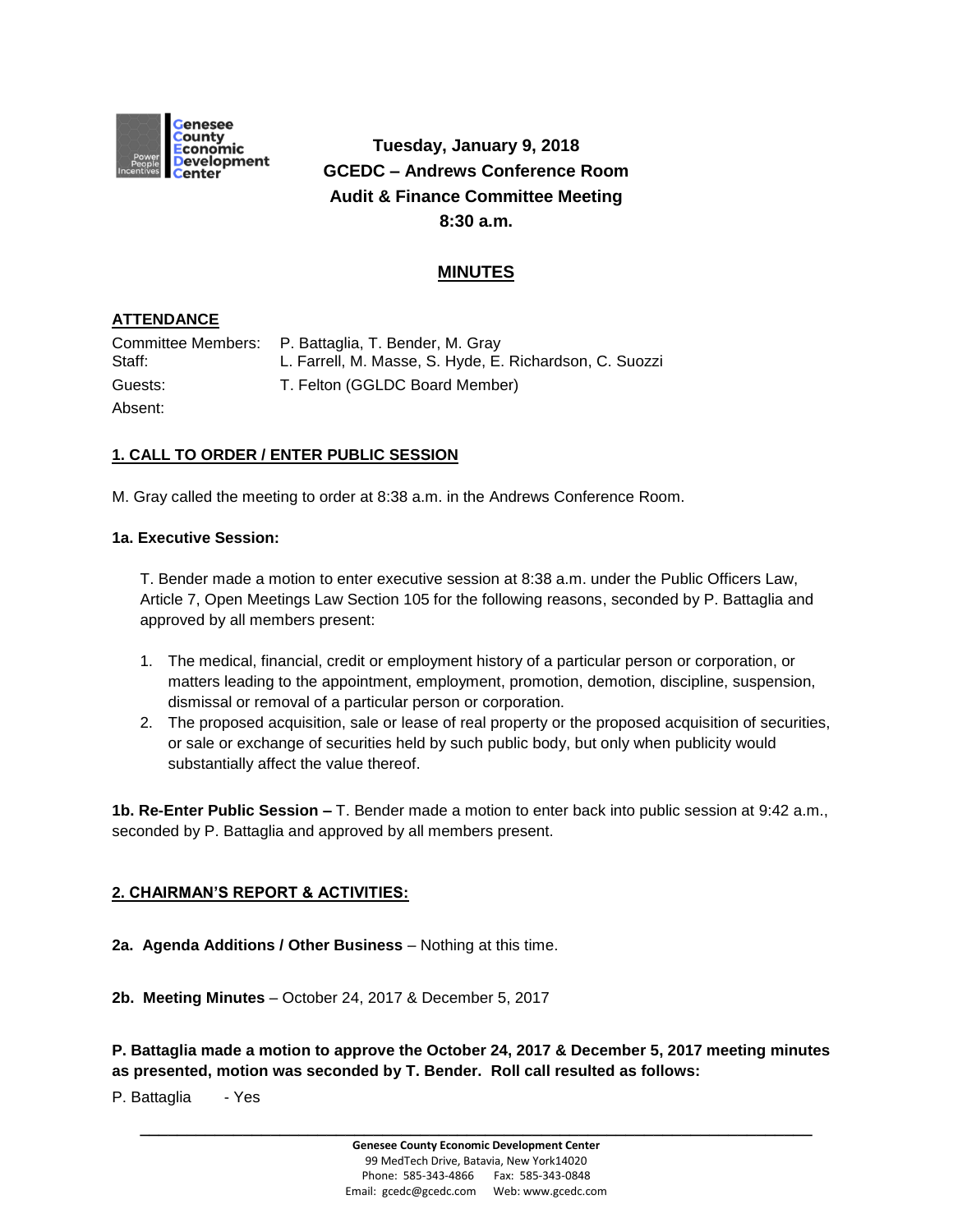M. Gray - Yes T. Bender - Yes

**The item was approved as presented.**

#### **3. DISCUSSIONS / OFFICIAL RECOMMENDATIONS OF THE COMMITTEE:**

**3a. \$33M STAMP Grant Draw Review YTD** - L. Farrell informed the Committee that the Agency has received draws #1-13 in full. L. Farrell and M. Masse have been working with the State to set up an imprest account to save on interest expense related to the line of credit. An amended Grant Disbursement Agreement has been executed to allow for this, so we are now just waiting for the initial deposit into the imprest account. Once the initial deposit is made, staff will be submitting Grant Utilization Request Form (GURF) #1.

**3b. November 2017 Financial Statements** – L. Farrell reviewed the financial statements and noted the following:

- Reserved cash decreased due to \$159K (related to Apple Tree land sale) transfer to unrestricted operating cash per 2017 approved budget.
- RLF #1 funds are recorded as internally reserved cash as there are no longer restrictions on their use. Currently the funds are used for loans and internal borrowing to save on interest expense related to the use of a line of credit.
- Restricted cash loan funds include funds that are committed to Yancey's Fancy.
- Workforce Development grant funds are restricted, and the grant revenue will be recognized as we make qualifying expenditures.
- Dues and Subscriptions are slightly over budget YTD due to the funding commitment to Greater Rochester Enterprise (\$50K) being paid in full and Invest Buffalo Niagara (\$12.5K) being paid early in the year.
- All other expenditures are in line with the budget, except where noted.

**P. Battaglia made a motion to recommend approval of the November 2017 Financial Statements as presented, motion was seconded by T. Bender. Roll call resulted as follows:**

| - Yes |
|-------|
| - Yes |
|       |

T. Bender - Yes

#### **The item was approved as presented.**

**3c. Director's & Officer's Insurance Renewal –** L. Farrell shared that Lawley has provided us with a proposal for renewal of our current D&O Policy with Travelers. The renewal price reflects an overall increase of \$45 over the current policy. The current policy expires on 2/3/18.

In 2016, Lawley brought forward a few options for the Committee to consider. Coverage, retention and pricing of different proposals were reviewed at that time. We moved to a new carrier and increased retention at that time.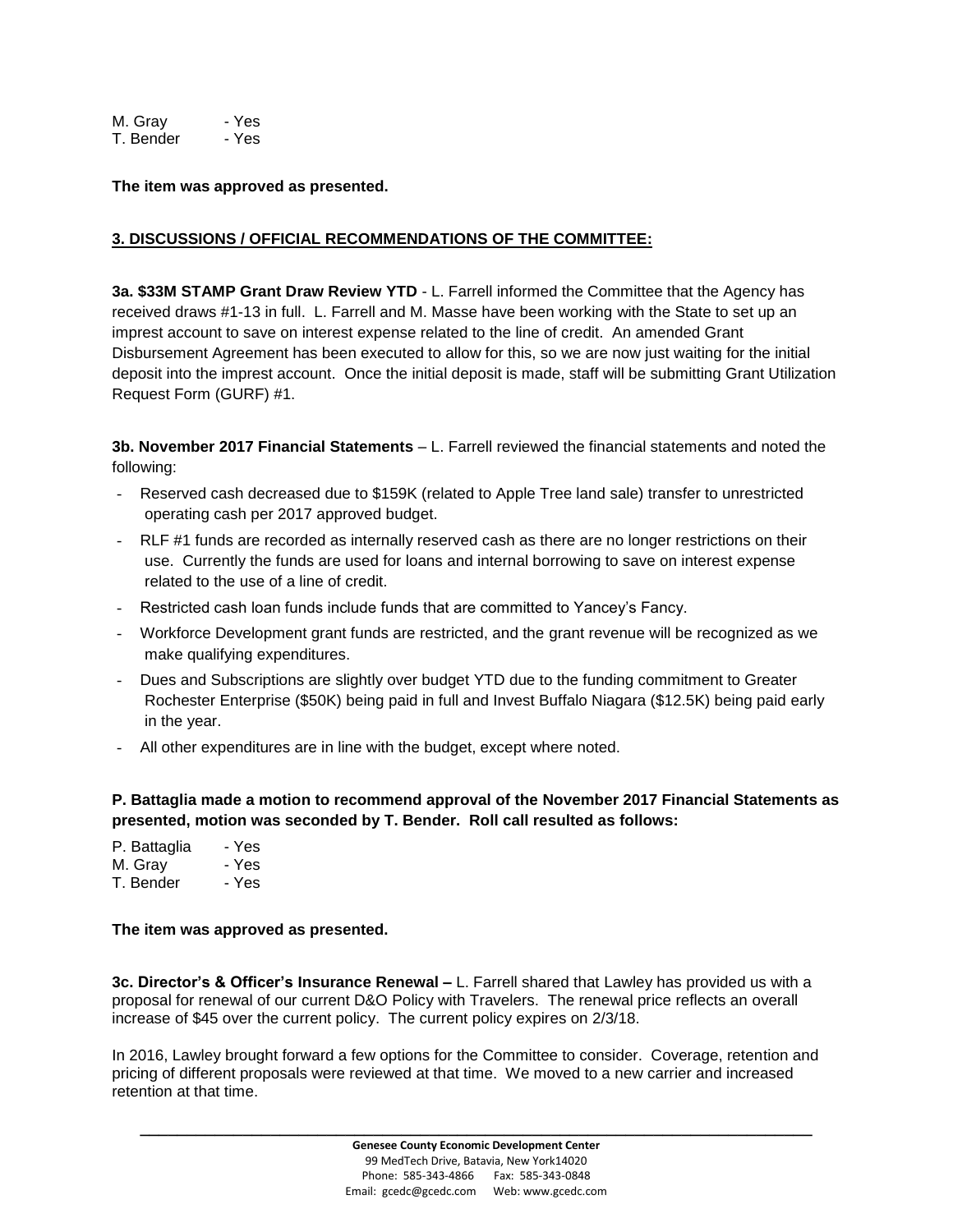The cost of this policy would be split between GCEDC and GGLDC (\$5,230/entity) and is within each entity's budget for 2018.

**P. Battaglia made a motion to recommend approval of Director's & Officer's Insurance Renewal as presented, motion was seconded by T. Bender. Roll call resulted as follows:**

| P. Battaglia | - Yes |
|--------------|-------|
| M. Gray      | - Yes |
| T. Bender    | - Yes |

**The item was approved as presented.**

**3d. 2018 County Funding Contract –** L. Farrell asked the Committee to recommend approval of the Genesee County Funding Contract for the period of January 1, 2018 – December 31, 2018. Total funding to be received in 2018 is \$193,513; this is the same amount as 2017.

**P. Battaglia made a motion to recommend approval of the 2018 County Funding Contract as presented, motion was seconded by T. Bender. Roll call resulted as follows:**

| P. Battaglia | - Yes |
|--------------|-------|
| M. Gray      | - Yes |
| T. Bender    | - Yes |

**3e. Committee Self-Evaluation Process/Questionnaire –** L. Farrell reminded the Committee that when they had last reviewed and approved the Committee Charter it was pointed out that the Charter states that the Committee will do an annual self-evaluation. She is looking for some feedback as to what the Committee would like this process will look like.

P. Battaglia suggested that the Committee perform a self-evaluation in executive session when reviewing the Charter on an annual basis. He does not feel that it is necessary to create a form like the Board uses for their evaluations. He also suggested that the Governance Committee be the Committee that drives the process for all Committees and will be responsible for reminding Committees that they need to be done.

**3f. Gateway I Signage & Electric –** The final parcels of land owned by the GCEDC in Gateway I were either sold or dedicated in 2017. There is currently an entrance sign that is situated on land owned by the Town of Batavia (road right of way). This was erected in 1998 through a special use permit that was issued to the GCEDC. Currently the GCEDC pays for mowing around the sign, as well as electric for the lighting. In conversations with the Town, if the GCEDC were to ask the Town to take over maintenance and electric they will just remove the sign. Currently the GCEDC spends approximately \$600 per year for maintenance on the sign. The GCEDC also replaced the sign facade a couple of years ago.

M. Masse asked the Committee for some direction as to whether they would like to continue maintaining the sign for Gateway I Corporate Park or let the Town be responsible which may lead to the removal of the sign.